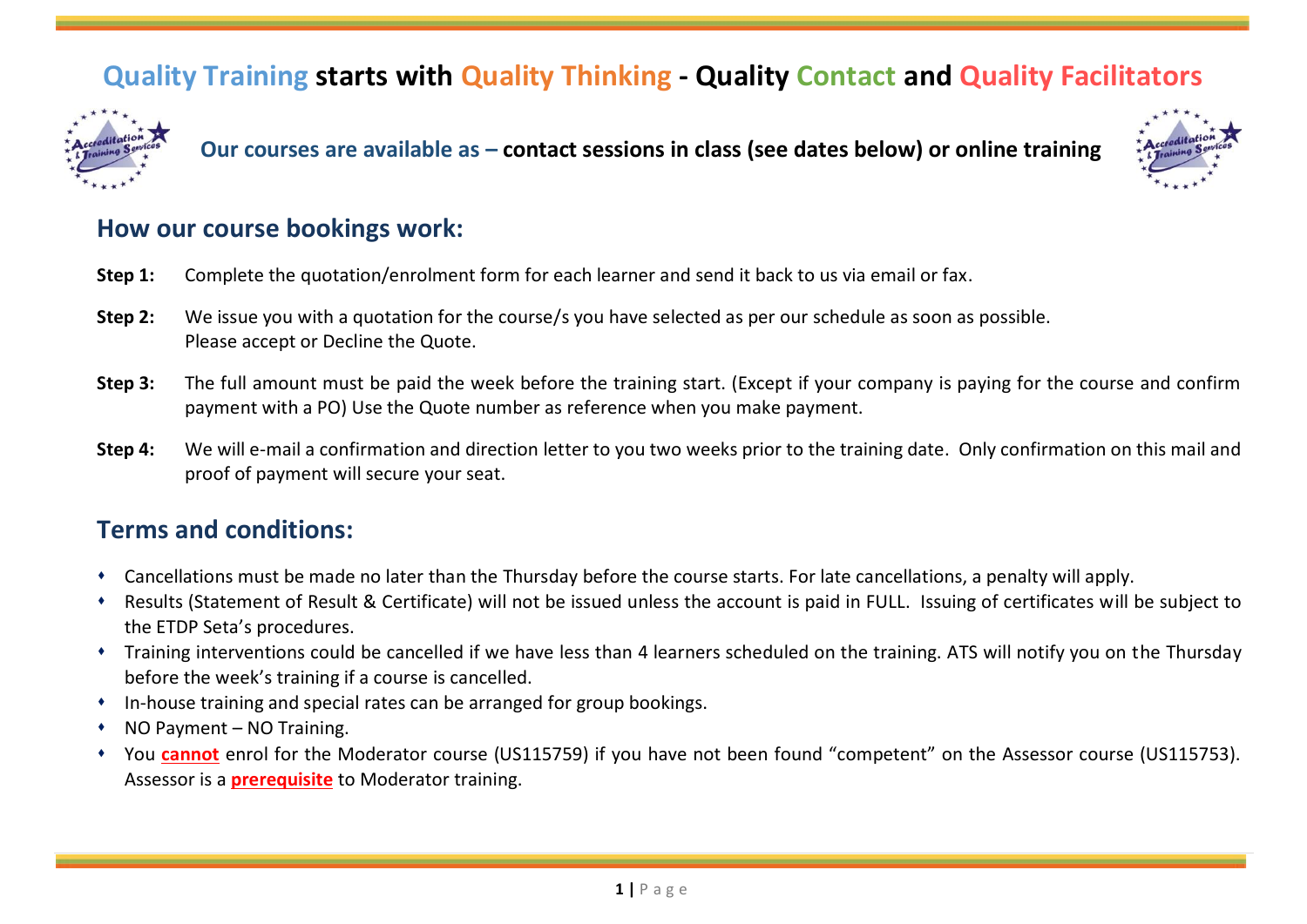# **ATS 2022 SCHEDULED COURSES**

|                        |                     |                     | <b>PRETORIA</b>                                |                                              |                  |                        |                                         |
|------------------------|---------------------|---------------------|------------------------------------------------|----------------------------------------------|------------------|------------------------|-----------------------------------------|
| <b>FACILITATOR</b>     | <b>ASSESSOR</b>     | <b>FUNDAMENTALS</b> | <b>DESIGN &amp; DEVELOP</b><br><b>MATERIAL</b> | <b>DESIGN &amp; DEV</b><br><b>ASSESSMENT</b> | <b>MODERATOR</b> | <b>LEARNER SUPPORT</b> | <b>SDF</b>                              |
| <b>Price R5250,00</b>  | R5 600,00           | R5 250,00           | R8 250,00                                      | R5 600,00                                    | R5 250,00        | R5 250,00              | <b>R8 250,00</b>                        |
| <b>Duration 5 days</b> | 5 days              | 5 days              | 9 days                                         | 5 days                                       | 5 days           | 5 days                 | 4 days + 8 weeks<br><b>POE building</b> |
| 24 - 28 Jan            | 07 - 11 Feb         | 14 - 18 Feb         | 21-25 Feb & 22-25 Mar                          | 04 - 08 Apr                                  | 10 - 14 Jan      |                        | 18 - 21 Jan                             |
| 07 - 11 Mar            | 28 Mar - 01 Apr     |                     |                                                |                                              | 14 - 18 Mar      | 11 - 14 Apr            |                                         |
| 09 - 13 May            | 16 - 20 May         | 06 - 10 June        | 23-27 May & 20-23 Jun                          |                                              | 18 - 22 Apr      |                        | $28$ Mar $-01$ Apr                      |
| 27 Jun - 01 Jul        | 27 Jun - 01 Jul     |                     |                                                | 18 - 22 Jul                                  | 25 - 29 Jul      | 11 - 15 Jul            | 03 - 06 May                             |
| 15 - 19 Aug            | 22 - 26 Aug         | 29 Aug - 02 Sep     | 01-05 Aug & 06-09 Sep                          |                                              | 12 - 16 Sep      |                        | 08 - 12 Aug                             |
| 03 - 07 Oct            | 17 - 21 Oct         |                     |                                                |                                              | 10 - 14 Oct      | 24 - 28 Oct            |                                         |
| 21 - 25 Nov            | $28$ Nov $-$ 02 Dec | 28 Nov - 02 Des     | 14-18 Nov & 06-09 Dec                          | 07 - 11 Nov                                  | 05 - 09 Dec      |                        | 01 - 04 Nov                             |

|                        |                 | <b>JOHANNESBURG</b> |                                                |                                              |                  |                        |                                         |
|------------------------|-----------------|---------------------|------------------------------------------------|----------------------------------------------|------------------|------------------------|-----------------------------------------|
| <b>FACILITATOR</b>     | <b>ASSESSOR</b> | <b>FUNDAMENTALS</b> | <b>DESIGN &amp; DEVELOP</b><br><b>MATERIAL</b> | <b>DESIGN &amp; DEV</b><br><b>ASSESSMENT</b> | <b>MODERATOR</b> | <b>LEARNER SUPPORT</b> | <b>SDF</b>                              |
| <b>Price R5250,00</b>  | R5 600,00       | R5 250,00           | R8 250,00                                      | R5 600,00                                    | R5 250,00        | R5 250,00              | R8 250,00                               |
| <b>Duration 5 days</b> | 5 days          | 5 days              | 9 days                                         | 5 days                                       | 5 days           | 5 days                 | 4 days + 8 weeks<br><b>POE building</b> |
| 07 - 11 Feb            | $17 - 21$ Jan   | 28 Feb - 04 Mar     | 14-18 Mar & 11-14 Apr                          | 28 Feb - 04 Mar                              | 24 - 28 Jan      |                        | 01 - 04 Feb                             |
| 04 - 08 Apr            | 07 - 11 Mar     |                     |                                                |                                              | 28 Mar - 01 Apr  | 19 - 22 Apr            |                                         |
| 30 May - 03 Jun        | 09 - 13 May     | $27$ Jun $-01$ Jul  |                                                | $20 - 24$ Jun                                | $16 - 20$ May    |                        | 03 - 06 May                             |
| $25 - 29$ Jul          | $04 - 08$ Jul   |                     | 18-22 Jul & 16-19 Aug                          |                                              | 27 Jun - 01 Jul  |                        |                                         |
| 12 - 16 Sep            | 29 Aug - 02 Sep | 22 - 26 Aug         |                                                |                                              | 19 - 23 Sep      | 26 - 30 Sep            | 12-15 July                              |
| 31 Oct - 04 Nov        | 24 - 28 Oct     |                     | 17-21 Oct & 15-18 Nov                          | <b>28 Nov - 02 Dec</b>                       | 07 - 11 Nov      |                        | 11 - 14 Oct                             |
|                        | 05 - 09 Dec     |                     |                                                |                                              |                  |                        |                                         |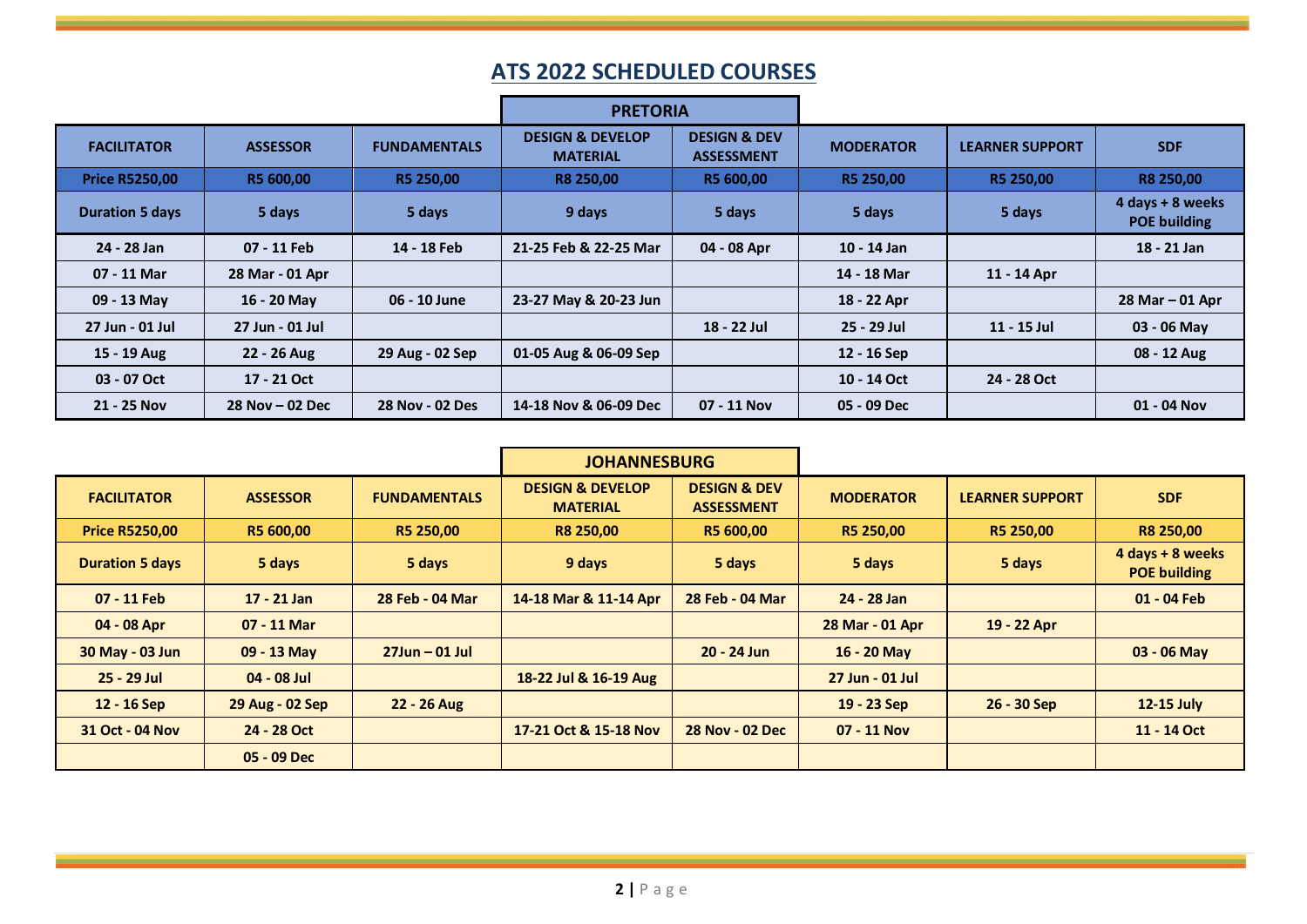|                        |                 |                     | <b>CAPE TOWN</b>                               |                                              |                  |                        |                                         |
|------------------------|-----------------|---------------------|------------------------------------------------|----------------------------------------------|------------------|------------------------|-----------------------------------------|
| <b>FACILITATOR</b>     | <b>ASSESSOR</b> | <b>FUNDAMENTALS</b> | <b>DESIGN &amp; DEVELOP</b><br><b>MATERIAL</b> | <b>DESIGN &amp; DEV</b><br><b>ASSESSMENT</b> | <b>MODERATOR</b> | <b>LEARNER SUPPORT</b> | <b>SDF</b>                              |
| <b>Price R5250,00</b>  | R5 600,00       | R5 250,00           | R8 250,00                                      | R5 600,00                                    | R5 250,00        | R5 250,00              | <b>R8 250,00</b>                        |
| <b>Duration 5 days</b> | 5 days          | 5 days              | 9 days                                         | 5 days                                       | 5 days           | 5 days                 | 4 days + 8 weeks<br><b>POE building</b> |
| 17 - 21 Jan            | 24 - 28 Jan     |                     |                                                | 14 - 18 Feb                                  | 07 - 10 Feb      |                        | 22 - 25 Feb                             |
| 28 Feb - 04 Mar        | 14 - 18 Mar     | 07 - 11 Mar         |                                                |                                              | 18 - 22 Apr      |                        |                                         |
| 09 - 13 May            | 04 - 08 Apr     |                     | 16-20 May &<br>07-10 June                      |                                              | 23 - 27 May      | $16 - 20$ May          | $11 - 14$ Apr                           |
| 18 - 22 Jul            | 20 - 24 Jun     | 25 - 29 July        |                                                |                                              |                  |                        |                                         |
|                        | 15 - 19 Aug     |                     |                                                |                                              | 01 - 05 Aug      |                        |                                         |
| 12 - 16 Sep            | 26 - 30 Sep     |                     |                                                | 19 - 23 Sep                                  | 17 - 21 Oct      | 10 - 14 Oct            | 06 - 09 Sep                             |
| 14 - 18 Nov            | 31 Oct - 04 Nov |                     | 24-28 Oct & 22-25 Nov                          |                                              | 05 - 09 Dec      |                        |                                         |

|                        |                 |                     | <b>DURBAN</b>                                  |                                              |                  |                        |                                         |
|------------------------|-----------------|---------------------|------------------------------------------------|----------------------------------------------|------------------|------------------------|-----------------------------------------|
| <b>FACILITATOR</b>     | <b>ASSESSOR</b> | <b>FUNDAMENTALS</b> | <b>DESIGN &amp; DEVELOP</b><br><b>MATERIAL</b> | <b>DESIGN &amp; DEV</b><br><b>ASSESSMENT</b> | <b>MODERATOR</b> | <b>LEARNER SUPPORT</b> | <b>SDF</b>                              |
| <b>Price R5250,00</b>  | R5 600,00       | R5 250,00           | R8 250,00                                      | R5 600,00                                    | R5 250,00        | R5 250,00              | <b>R8 250,00</b>                        |
| <b>Duration 5 days</b> | 5 days          | 5 days              | 9 days                                         | 5 days                                       | 5 days           | 5 days                 | 4 days + 8 weeks<br><b>POE building</b> |
| 31 Jan - 04 Feb        | 07 - 11 Feb     |                     | 28 Feb - 04 Mar &<br>11-14 Apr                 | 21 - 25 Feb                                  | 24 - 28 Jan      |                        | 15 - 18 Feb                             |
| 04 - 08 Apr            | 28 Mar - 01 Apr | 07 - 11 Mar         |                                                |                                              | 14 - 18 Mar      | $23 - 27$ May          |                                         |
|                        | 16 - 20 May     |                     |                                                |                                              | 09 - 13 May      |                        |                                         |
| 06 - 10 Jun            | 11 - 15 Jul     | 18 - 22 Jul         |                                                |                                              | 25 - 29 Jul      |                        |                                         |
| 01 - 05 Aug            | 29 Aug - 02 Sep |                     |                                                | 12 - 16 Sep                                  | 05 - 09 Sep      |                        | 20 - 23 Sep                             |
| 17 - 21 Oct            | 24 - 28 Oct     |                     | 10-14 Oct & 15-18 Nov                          |                                              | 03 - 07 Oct      |                        |                                         |
| 05 - 09 Dec            | 28 Nov - 02 Dec |                     |                                                |                                              | 21 - 25 Nov      | 31 Oct - 04 Nov        |                                         |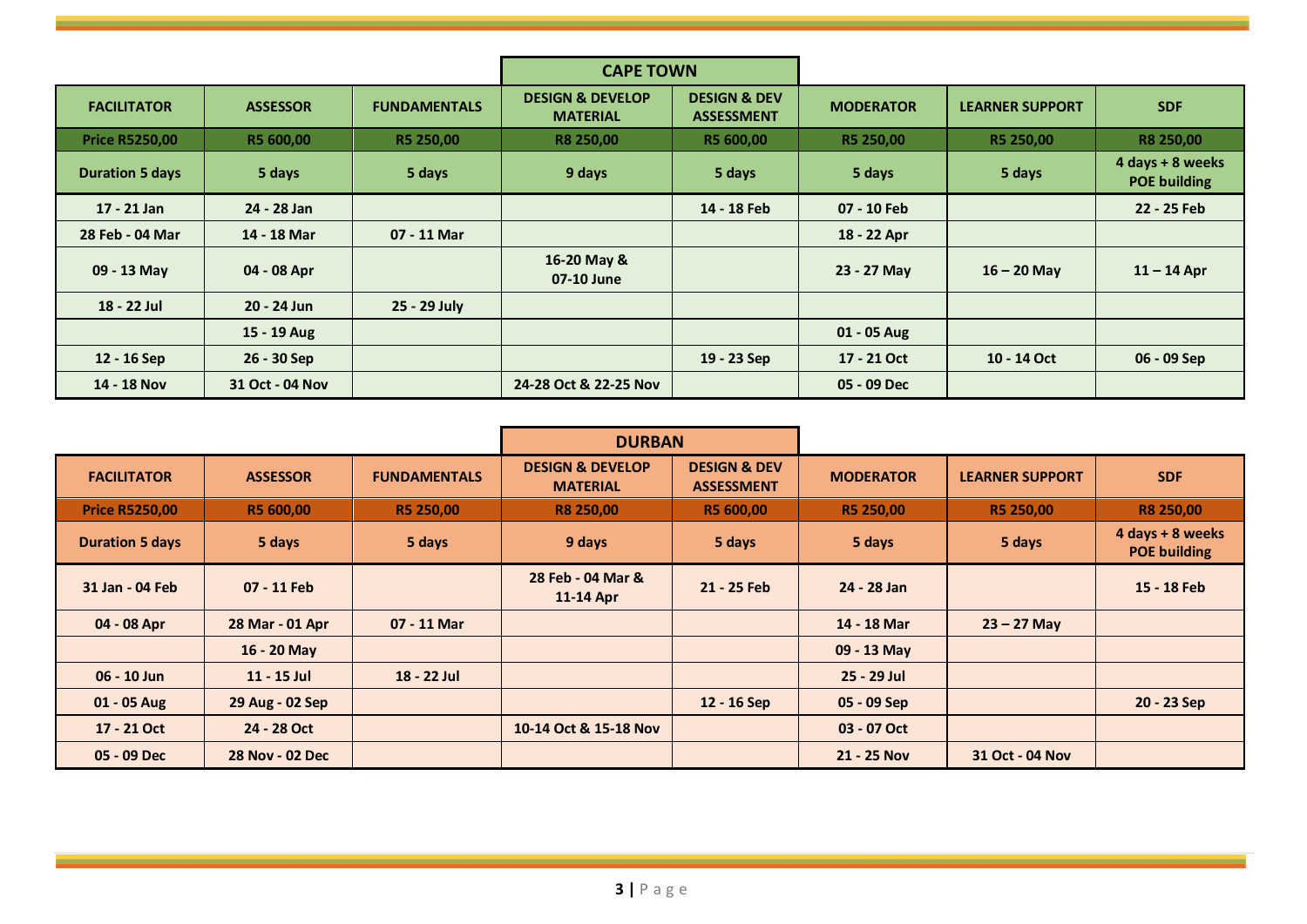|                        |                 |                     | <b>MIDDELBURG</b>                              |                                              |                  |                        |                                         |
|------------------------|-----------------|---------------------|------------------------------------------------|----------------------------------------------|------------------|------------------------|-----------------------------------------|
| <b>FACILITATOR</b>     | <b>ASSESSOR</b> | <b>FUNDAMENTALS</b> | <b>DESIGN &amp; DEVELOP</b><br><b>MATERIAL</b> | <b>DESIGN &amp; DEV</b><br><b>ASSESSMENT</b> | <b>MODERATOR</b> | <b>LEARNER SUPPORT</b> | <b>SDF</b>                              |
| <b>Price R5250,00</b>  | R5 600,00       | R5 250,00           | R8 250,00                                      | R5 600,00                                    | R5 250,00        | R5 250,00              | <b>R8 250,00</b>                        |
| <b>Duration 5 days</b> | 5 days          | 5 days              | 9 days                                         | 5 days                                       | 5 days           | 5 days                 | 4 days + 8 weeks<br><b>POE building</b> |
| 07 - 11 Feb            | 14 - 18 Feb     |                     |                                                |                                              | 31 Jan - 04 Feb  |                        |                                         |
| $14 - 18$ Mar          | 04 - 08 Apr     |                     |                                                |                                              | 14 - 18 Mar      |                        | 08 - 11 Mar                             |
| 30 May - 03 Jun        | 23 - 27 May     |                     |                                                |                                              | 16 - 20 May      |                        |                                         |
| 22 - 26 Aug            | 25 - 29 Jul     |                     |                                                |                                              | 18 - 22 Jul      |                        | 12 - 15 July                            |
| 05 - 09 Sep            | 12 - 16 Sep     |                     |                                                |                                              | 19 - 23 Sep      |                        |                                         |
| 07 - 11 Nov            | 14 - 18 Nov     |                     |                                                |                                              | 21 - 25 Nov      |                        | 25 - 28 Oct                             |

|                        |                 |                     | <b>BLOEMFONTEIN</b>                            |                                              |                  |                        |                                         |
|------------------------|-----------------|---------------------|------------------------------------------------|----------------------------------------------|------------------|------------------------|-----------------------------------------|
| <b>FACILITATOR</b>     | <b>ASSESSOR</b> | <b>FUNDAMENTALS</b> | <b>DESIGN &amp; DEVELOP</b><br><b>MATERIAL</b> | <b>DESIGN &amp; DEV</b><br><b>ASSESSMENT</b> | <b>MODERATOR</b> | <b>LEARNER SUPPORT</b> | <b>SDF</b>                              |
| <b>Price R5250,00</b>  | R5 600,00       | R5 250,00           | <b>R8 250,00</b>                               | R5 600.00                                    | R5 250,00        | R5 250,00              | <b>R8 250,00</b>                        |
| <b>Duration 5 days</b> | 5 days          | 5 days              | 9 days                                         | 5 days                                       | 5 days           | 5 days                 | 4 days + 8 weeks<br><b>POE building</b> |
| 31 Jan - 04 Feb        | 21 - 25 Feb     | 28 Feb - 04 Mar     | 07-11 Mar & 11-14 Apr                          | 14 - 18 Mar                                  | 14 - 18 Feb      | $23 - 27$ May          | 28 - 31 Mar                             |
| 09 - 13 May            | 04 - 08 Apr     |                     |                                                |                                              | 16 - 20 May      |                        | 20 - 23 Jun                             |
| 25 - 29 Jul            | 18 - 22 Jul     | 01 - 05 Aug         |                                                |                                              | 15 - 19 Aug      |                        |                                         |
| 19 - 23 Sep            | 12 - 16 Sep     |                     |                                                |                                              | 24 - 28 Oct      |                        | $04 - 07$ Oct                           |
| $07 - 11$ Nov          | $21 - 25$ Nov   | $14 - 18$ Oct       | $17 - 21$ Oct &<br>$29$ Nov $-$ 02 Dec         | $31$ Oct $-$ 04 Nov                          | $05 - 09$ Dec    | $14 - 18$ Nov          |                                         |

**IMPORTANT:** After completing **all 8 ODETDP Modules** a final SETA required **Integrated Assessment** (90 minute session) must be completed to qualify you for the National Certificate: Occupationally Directed Education Training and Development Practices (SAQA ID 50334).